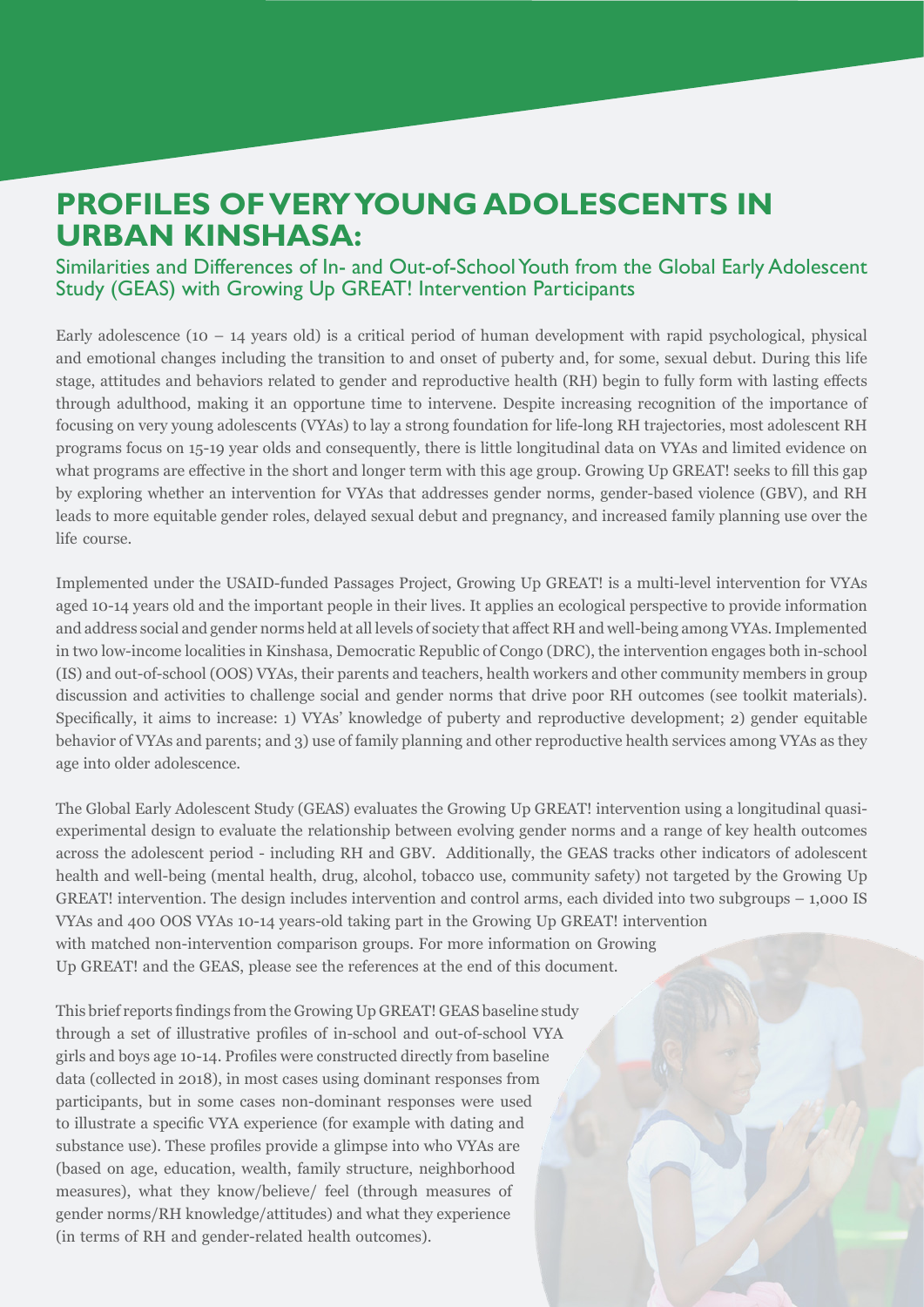

#### **WHO IS SHE?**

Cecile is 11 years old and lives with her single mother, who is often home without work and monitoring her daughter's movements. Cecile was taken out of school when she was 10 years old because her mother could no longer pay for her school fees. Her family is poor, in the bottom 20% percentile of wealth in Kinshasa, but they still hope that Cecile will be able to re-enroll in school soon and eventually graduate from secondary school. In the Kinshasa slum where she lives, she knows all her neighbors but doesn't really trust them or feel like she can count on them to care for her. Cecile has a few friends in the neighborhood and sees them from time to time when her mother allows it.

## **VYA GIRLS: OUT-OF-SCHOOL**

#### **What she believes/knows/feels about gender and RH:**

Cecile has traditional views of gender roles, believing that men should have a superior status to women and should be financially responsible for the family. Overall, she feels less empowered than boys and girls who are still in school but still believes she can make her own decisions. Her mobility is especially limited compared to other kids and she doesn't feel like her voice is ever heard by her parents or community members. She has generally low knowledge about reproductive health and HIV prevention but believes that injectable contraceptives and herbs can prevent pregnancy. She thinks that girls her age would try to have an abortion if they were pregnant but personally, if she ever were to be pregnant, she would keep the baby and raise it on her own.

#### **What she experiences in her health and relationships:**

Even though Cecile has yet to menstruate, she feels ashamed of the topic and doesn't have positive feelings about her body; she worries that she is developing abnormally. Of all the kids in her age group, including in-school girls, she feels the saddest and sometimes can't sleep at night. Out of everyone she knows, she has faced the most challenges in her relationships with peers, including having been teased and bullied by other kids. She has never tried cigarettes or drugs, but some of her friends have had alcohol. Cecile has also never had a sexual experience.

# **VYA GIRLS: IN-SCHOOL**

#### **What she believes/knows/feels about gender and RH:**

Rachel believes a girl should be quiet and humble and that women should obey men, just like her mother does with her father. She also thinks it's much more acceptable for boys have romantic relationships than girls. Rachel doesn't feel as empowered as the boys in her school, especially because she has very little freedom to move about as she pleases. Even still, she feels her voice is heard by her parents, teachers and neighbors and that she can make some daily decisions, like what to wear and which friends to have, all on her own. She has heard about HIV and ways to prevent pregnancy but isn't sure of all the details. Rachel believes that it is the girl's responsibility to prevent pregnancy and that herbs and injectables are good methods of pregnancy prevention. She says if she were to get pregnant, she would keep the baby and raise it with the father.

#### **What she experiences in her health and relationships:**

Rachel just started menstruating this year. Although she's proud to be a "woman" now, she is still shy about her period and keeps it a secret from most people. Sometimes she worries about the way her body looks but is generally happy with herself and her health. Overall, Rachel feels happy and doesn't feel worried or sad; it might be because she has never experienced an adverse childhood event (such as physical violence, teasing or bullying). She hasn't tried any substances like cigarettes, drugs or alcohol, but she knows some boys in her school who smoke. She herself has never been in a relationship, but Rachel knows girls who have and heard that some of them were pushed around by their boyfriends.



#### **WHO IS SHE?**

Rachel just turned 12 and lives with both her mom and dad, with whom she is very close. Despite the real challenges she faces, her parents have high hopes that Rachel will graduate from high school and go on to attend university. Her father is employed, and her family is in the 80<sup>th</sup> percentile of wealth from all the kids in her slum. Rachel knows most of her neighbors, and while she has a positive view of many of them, she doesn't always feel safe in her own neighborhood. Besides her own family, she mostly interacts with her two girl friends from school.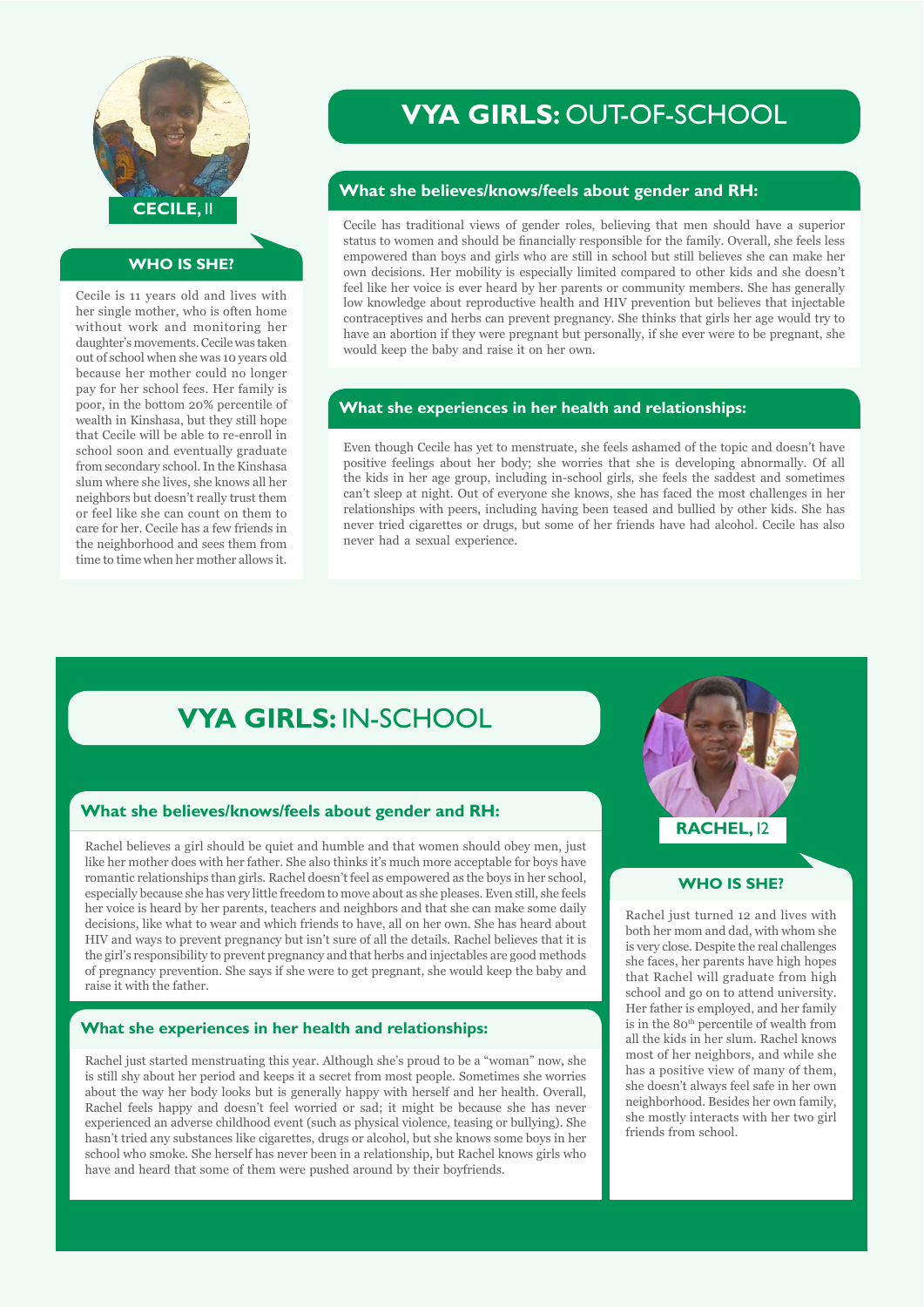

#### **WHO IS HE?**

Serge is 12 years old and has lived with his grandparents since he was a baby. They are old and cannot work and had to pull Serge out of school when he was only 9 so that he could help earn money for the family. Even though he is far behind in school, his family still prays he can go back and finish high school someday. His family is among the poorest in his neighborhood and Serge spends a lot of his time hanging out in the neighborhood with his friends. He knows and trusts his neighbors and thinks they look out for him, but sometimes he feels threatened in his community.

# **VYA BOYS: OUT-OF-SCHOOL**

#### **What he believes/knows/feels about gender and RH:**

Just like other kids his age, Serge thinks men are meant to be tough, to rule their households and to provide for their families. Although in his world it's more acceptable for boys to be in romantic relationships than it is for girls, Serge doesn't think it's a big deal for girls to be in romantic relationships. Compared to boys his age who are in school, Serge doesn't feel as empowered or free to move about; he even feels like he has less of a voice than girls who are in school. He doesn't know a lot about HIV and pregnancy prevention, but he does know that condoms can be good for both and really believes in using herbs to prevent pregnancy. Out of all other kids his age, Serge would be most likely to want to keep and raise a child if he ever got someone pregnant.

#### **What he experiences in his health and relationships:**

Serge has experienced some teasing, bullying or physical violence in his life but not as much as girls who are out of school. Although he is satisfied with his body, he hasn't reached puberty yet and sometimes wishes his body was different. There are even times when Serge feels unhappy enough that he thinks of harming himself. He's never done drugs, alcohol or cigarettes, but he knows other boys that smoke and drink sometimes. He has only been in one relationship in the past, but he did act violently towards his girlfriend (grabbing her and throwing things). Despite having had a girlfriend. Serge is still a virgin.

# **VYA BOYS: IN-SCHOOL**

#### **What he believes/knows/feels about gender and RH:**

Like everyone he knows, Patrice thinks that men are stronger than women and should be in charge of decisions. He also believes that it is more acceptable for boys to be interested in sex and be in relationships than it is for girls to do the same. Compared to girls and out-of-school boys. Patrice has the most freedom of movement to come and go as he pleases, decision-making power, voice and overall empowerment. Though he doesn't know a lot about HIV/pregnancy prevention, Patrice knows more about condoms (for both HIV and pregnancy), injectables and pills than the other boys. Patrice says that if he got someone pregnant, he would want to keep the child; but he thinks other boys like him would probably want to terminate the pregnancy.

#### **What he experiences in his health and relationships:**

school children he knows. On the other hand, Patrice endures more teasing than the other Patrice has had a couple of adverse events in his life, but nothing compared to the out-ofkids. He is generally happy with his body, but he hasn't experienced puberty yet. He hardly ever feels sad and has never thought of hurting himself. Patrice knows some boys who smoke and drink alcohol, though he says he's never tried either. No one he knows uses drugs. Patrice has had a girlfriend before and even though they kissed and touched each other a bit, they never had sex. He and his girlfriend had a fair balance of power between them and they were not violent towards each other.

# **PATRICE, 12**

#### **WHO IS HE?**

Patrice is 12 years old and lives with his mother and father in one of the best areas of their slum. Their family is among the wealthiest in his neighborhood, and Patrice is expected to complete his secondary school and go to university, even though the odds are against him. He feels very close to his family and has a lot of friends at school and in his community. Patrice generally trusts his neighbors and feels like he could count on them for help, when needed.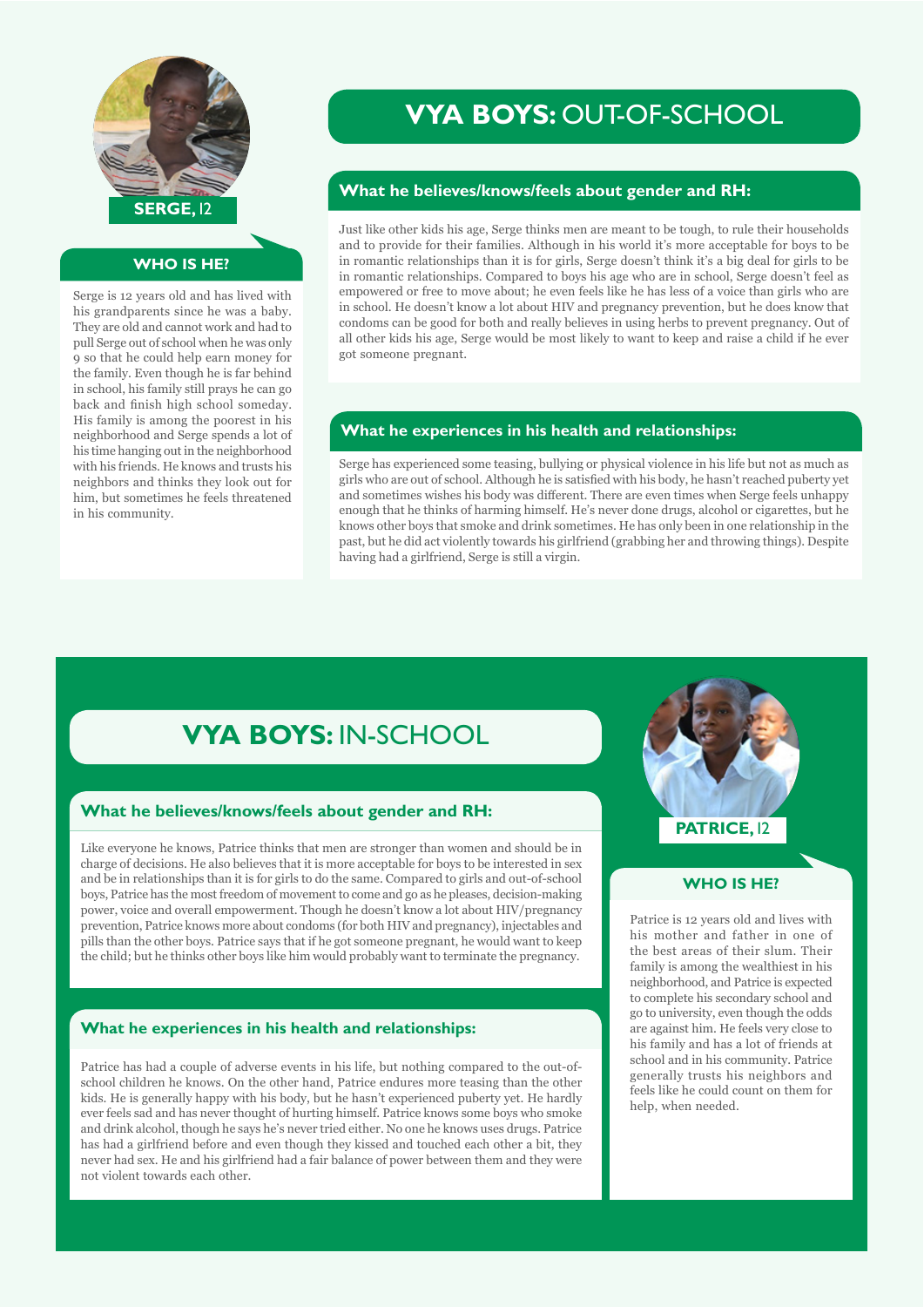## **CROSS-GROUP COMPARISONS**

The table below highlights some key measures across all the participant groups. It shows that while school versus out-of-school kids. These measures were selected to give a rapid view of each profile type. VYAs are similar in many ways, there are some differences between VYA girls and VYA boys and in-For a comprehensive look at all baseline responses by group type, please refer to the full GEAS baseline report referenced below.

| <b>Measures</b>                                  | <b>Girls</b> |           | <b>Boys</b> |      |
|--------------------------------------------------|--------------|-----------|-------------|------|
|                                                  | OOS          | <b>IS</b> | OOS         | IS   |
| Who they are                                     |              |           |             |      |
| Bottom 20% wealth quintile                       | 38%          | 16%       | 38%         | 18%  |
| Top 20% wealth quintile                          | 4%           | 22%       | 5%          | 23%  |
| Lives with both parents                          | 41%          | 65%       | 34%         | 65%  |
| Lives with mother only                           | 30%          | 21%       | 40%         | 19%  |
| Feels connected to caregiver                     | 56%          | 64%       | 59%         | 52%  |
| Believes that neighbors know them                | 81%          | 81%       | 88%         | 83%  |
| Believes neighbors care about them               | 50%          | 37%       | 57%         | 51%  |
| Dropped out of school for \$ reasons             | 84%          |           | 87%         |      |
| What they believe/know                           |              |           |             |      |
| Gender norms/power                               |              |           |             |      |
| Sexual double standard score <sup>a</sup>        | 4.32         | 4.41      | 4.15        | 4.25 |
| Overall empowerment score <sup>b</sup>           | 2.11         | 2.15      | 2.2         | 2.39 |
| Freedom of movement score <sup>c</sup>           | 1.36         | 1.40      | 1.61        | 1.85 |
| Voice is heard scored                            | 2.11         | 2.41      | 2.22        | 2.57 |
| <b>RH</b> attitudes                              |              |           |             |      |
| Too embarrassed to talk about puberty            | 41%          | 32%       | 42%         | 36%  |
| "Typical" girl/boy would consider abortion       | 37%          | 28%       | 30%         | 38%  |
| Personally, would have baby with partner         | 36%          | 52%       | 56%         | 45%  |
| It is girl's responsibility to prevent pregnancy | 66%          | 72%       | 64%         | 69%  |
| RH knowledge                                     |              |           |             |      |
| Condoms prevent HIV                              | 30%          | 30%       | 40%         | 48%  |
| Condoms can prevent pregnancy                    | 26%          | 28%       | 40%         | 49%  |
| Herbs can prevent pregnancy                      | 78%          | 76%       | 79%         | 66%  |
| Injectables can prevent pregnancy                | 62%          | 67%       | 52%         | 63%  |
| <b>What they experience</b>                      |              |           |             |      |
| Already experienced puberty                      | 60%          | 74%       | 25%         | 37%  |
| Adverse childhood experiences (3+) <sup>e</sup>  | 49%          | 28%       | 42%         | 32%  |
| Feels sad (key indicator of mental health)       | 36%          | 18%       | 22%         | 16%  |
| Cigarette use                                    | 4%           | 4%        | 6%          | 5%   |
| Alcohol use                                      | 6%           | 5%        | 10%         | 11%  |
| Engagement in a romantic relationship            | 7%           | 6%        | 11%         | 12%  |
| Ever experienced intimate partner violencef      | 29%          | 44%       | 39%         | 27%  |
| Ever had intercourse                             | 2%           | 1%        | 4%          | 5%   |

a - Sexual double standard is a composite score made up of 13 different items on perceptions of unequal social status or sanctions related to romantic relationships for boys and girls

b - Overall empowerment indicator was an aggregate score ranging from 1 to 4 reflecting all three sub dimensions of freedom of movement, voice, and decision

c – Freedom of movement is an aggregate score ranging from 1 to 4 reflecting the extent to which adolescents are free to go to certain places alone (e.g. after-school activities, party, meeting with friends with opposite sex, and community center/movies)

d – Voice is an aggregate score ranging from 1 to 4 which represents the extent to which adolescents believe their opinions are heard by their parents, teachers, or adults in the community

 $e$  – Adverse childhood experiences (ACEs) are potentially traumatic events that can have negative, lasting effects on health and well-being. These experiences range from physical, emotional, or sexual abuse to parental divorce or the incarceration of a parent or guardian f – Among those in a romantic relationship